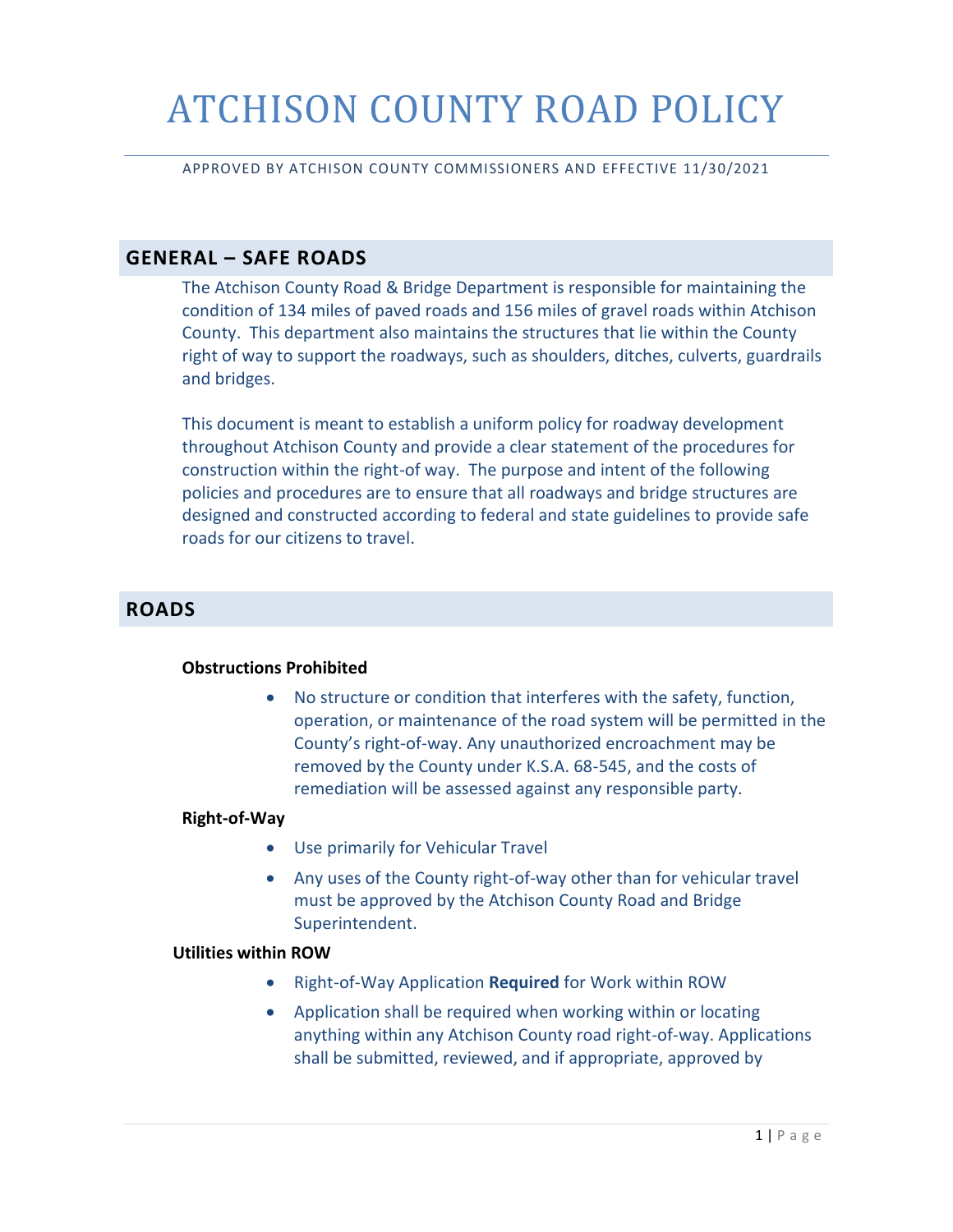Atchison County Road and Bridge Superintendent. The County may take up to 30 days to review the submitted application. Applications are available at the Road & Bridge office located at 613 22nd St. or on the Atchison County website.

#### **Entrances to County Roads**

- The Atchison County Road and Bridge Superintendent has the authority for determining the necessity, responsibility and location for a private entrance with or without a culvert.
	- o An Entrance/Culvert Application and Right-of-Way Application (please see attached applications) must be submitted, reviewed and approved prior to installation of any entrance/culverts or modification of any existing entrance/culverts located in the County right-of-way.
	- o Upon submission of an application, the Atchison County Road and Bridge Superintendent will review and determine who shall be responsible for the entrance/culvert and whether further engineering review is necessary prior to approving or denying said application.
	- o Atchison County shall be responsible for a maximum of **ONE** entrance/culvert for each parcel in existence as of July 1, 1917. In the event of multiple culverts on a parcel, the County will discuss the issue with the owner and the Atchison County Road and Bridge Superintendent. Using professional judgement and discretion, they shall make a record determination of which culvert will be the County's responsibility. \*\*The only exception to this is Atchison County cutting a new ditch for the creation or improvement of a road.
	- o Safety considerations for location of driveway entrances including sight distances and proximity to other drives will be considered and subject to approval by the Atchison County Road and Bridge Superintendent. These distances will include distance between driveways, proximity to intersections, proximity to crests of vertical curvature, proximity to horizontal curvature and speed limit of the road. Determination of driveway/entrance acceptability will be based on conformance with American Association of State Highway and Transportation Officials (AASHTO), A Policy on Geometric Design of Highways and Streets (latest edition) and applicable law.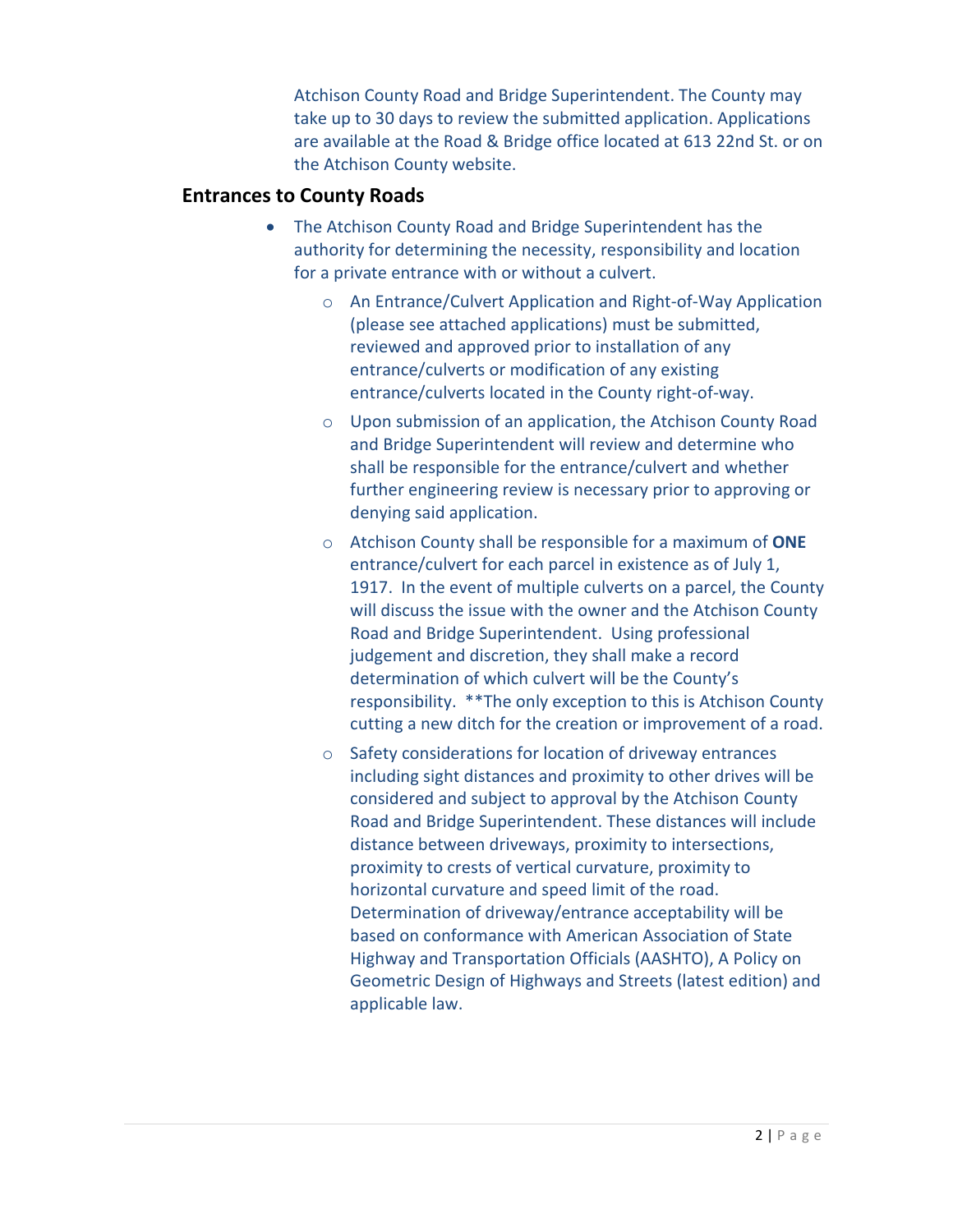#### **DRAINAGE DITCHES**

- Positive drainage and adequate ditches are essential to preserve and maintain roads. Atchison County will maintain ditches wherever necessary to provide positive drainage away from county roads. Ditch work is limited to the County right-of-way and associated easements for drainage control. The depth and width of these ditches may vary based on the size necessary to adequately convey the flow volumes the ditch receives.
- Atchison County will maintain conveyance ditches at its own expense and may create new ditches within the right-of-way as necessary for road maintenance.
- The property owner shall be responsible for maintaining vegetation to the flow line of the ditches.

#### **CULVERT SPECIFICATIONS**

- All entrance culverts shall be constructed using new Corrugated Metal Pipe (CMP) of at least 16-gauge corrugated steel. Manufactured coupling bands are required to join sections of the culvert pipe. Flared end sections may also be required based on review of the location/conditions.
- New driveway culverts will be a maximum of 30' in length. Where applicable, if the property owner wants a culvert longer than 30' in length, up to a maximum of 40', said property owner is responsible for the difference in cost.
- Road and Bridge Superintendent shall ensure each culvert shall be adequate to accommodate anticipated runoff.
- Culverts must be at least 5' from the property line and no less than 10' from the nearest culvert.
- New driveway entrances must be only rocked using approved material, to allow maintenance of the drainage tubes, with no concrete or asphalt placed over the County right-of-way. If any driveway entrance is paved, all expenses associated with maintaining the drainage and culvert will be determined by the Atchison County Road and Bridge Superintendent, and assessed. In the event it is necessary for the County to damage or destroy any paved entrance, the County will replace the entrance with a gravel surface.
- Any request for a culvert that does not meet these conditions is subject to the Atchison County Road and Bridge Superintendent approval.
- Please see attached **Specifications for Entrance/Culvert Installation** Form.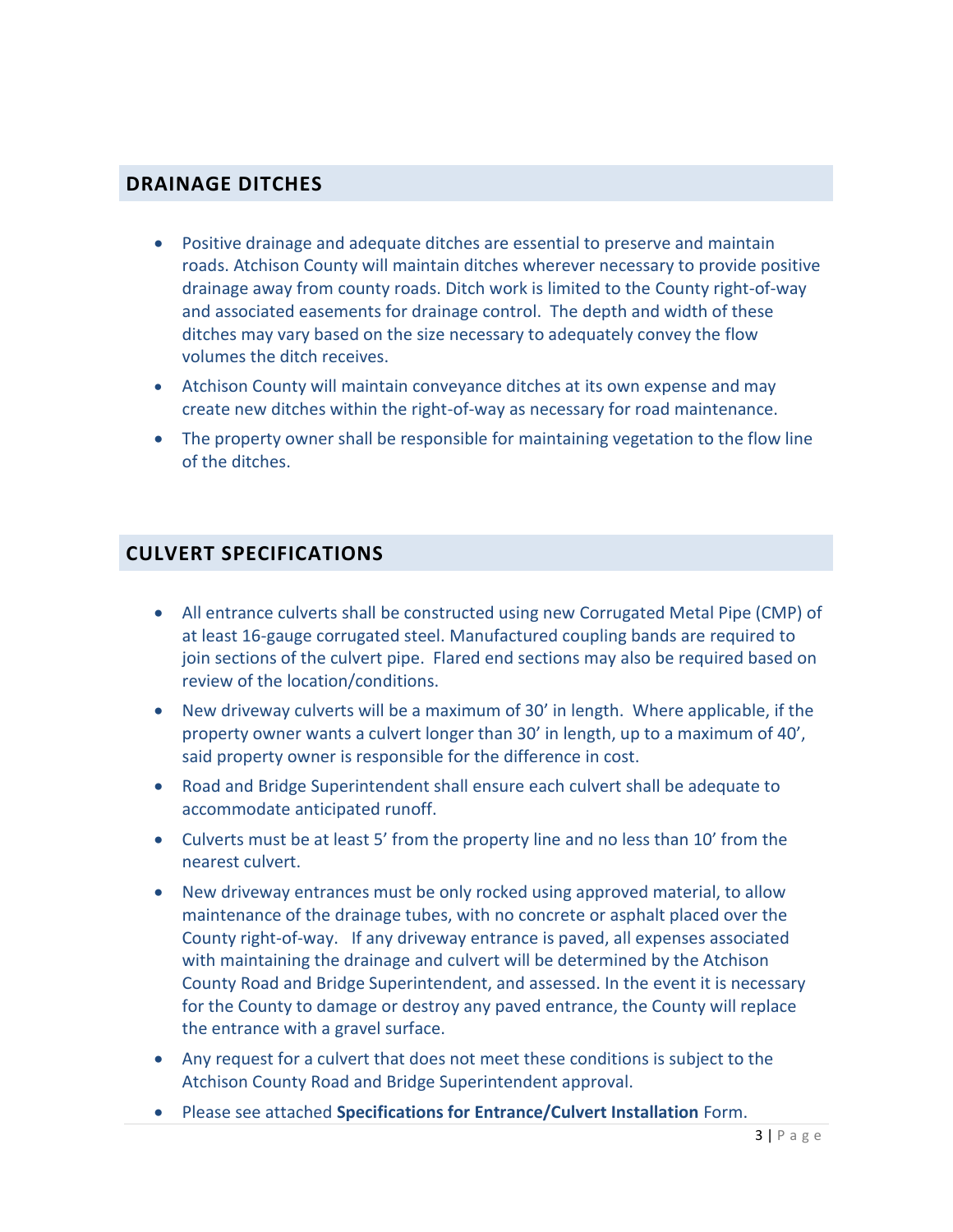### **COUNTY RESPONSIBILITY FOR ENTRANCE CULVERTS**

- Whenever it is necessary for the County to make a new ditch along a county road that obstructs access to adjacent property, the County shall, at its expense, cause an entrance culvert to be constructed and maintained over such ditch, as required by K.S.A. 68-543a.
- All costs (including labor and materials) associated with installing and maintaining any other culvert will be the sole responsibility of the property owner. The County may require any property owner to prepay the anticipated costs associated with any culvert installation or replacement.
	- o **County Culverts (K.S.A. 68-543a)**
		- Atchison County shall be responsible for a maximum of ONE entrance/culvert for each parcel in existence as of July 1, 1917. In the event of multiple culverts on a parcel, the County will discuss the issue with the owner and the Road and Bridge Superintendent. Using professional judgment and discretion, they shall make a record determination of which culvert will be the County's responsibility. \*\*The only exception to this is Atchison County cutting a new ditch for the creation or improvement of a road.
		- Where maintenance of a culvert is the county's responsibility, Atchison County will replace with a culvert of the same size unless the Atchison County Road and Bridge Superintendent deems it necessary to use a different size and length. If the property owner wants a culvert longer than 30' in length, up to a maximum of 40', said property owner is responsible for the difference in cost.
		- Atchison County will either perform the work as time permits or safety dictates, based upon already scheduled work or may allow an approved private contractor to perform the installation if the project schedule requires an earlier completion.
	- o **Private Entrance Culverts**
		- If a new or additional entrance culvert is desired, whether due to new construction, subdivision or property, or otherwise, a new Entrance/Culvert application must be submitted. The property owner is responsible for all costs associated with installing and maintaining any new culvert. As noted above, materials must meet Atchison County specifications. Any costs deemed the responsibility of the property owner must be prepaid, based upon estimated costs.
		- Entrance/Culvert applications for private drainage *structures* in the County right-of-way will require professional design by a qualified individual. As with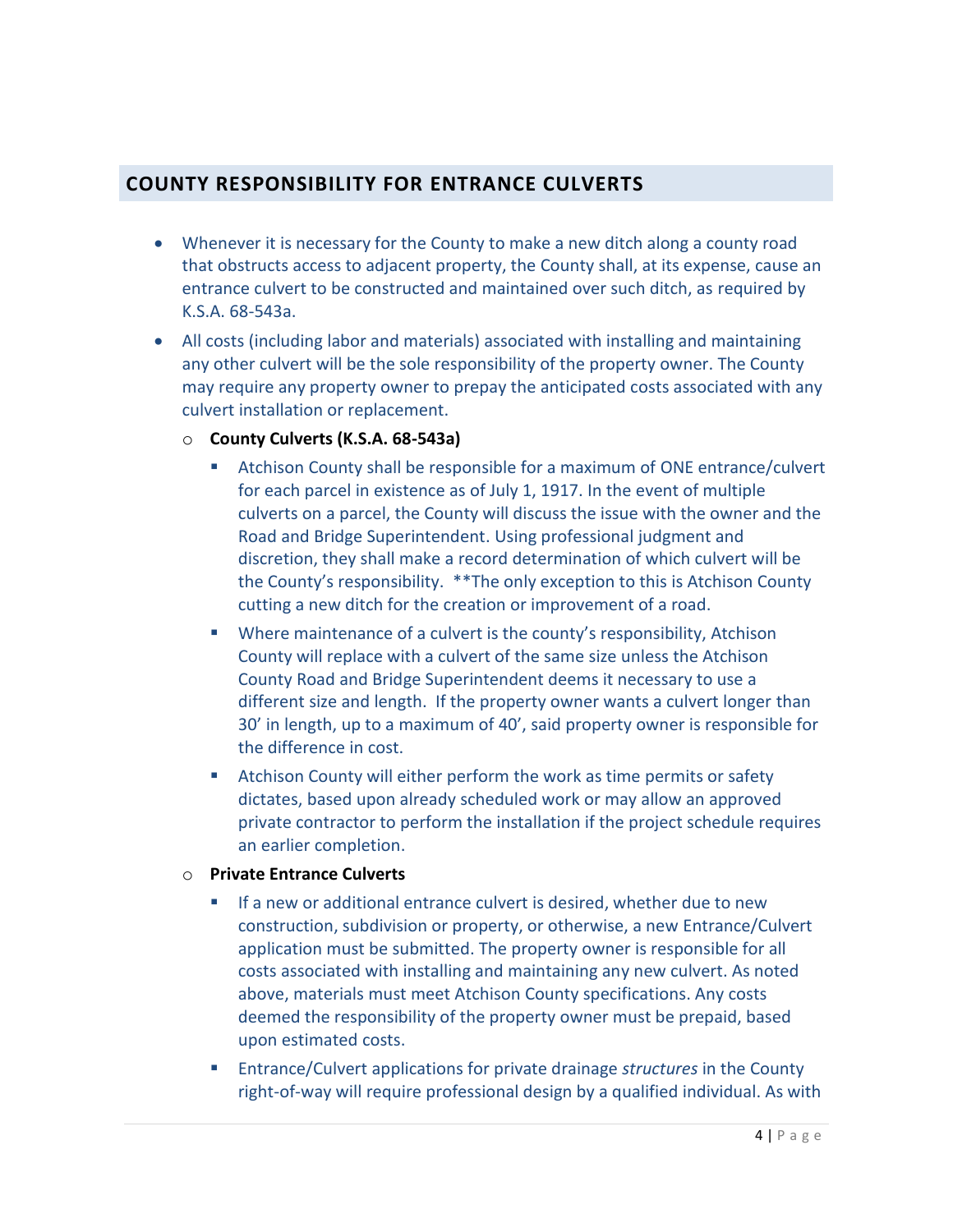all other entrance/culvert permits, it will be subject to review and approval of the Atchison County Road and Bridge Superintendent. It will also require a property owner's Right-of-Way Application be completed and filed with the County.

- It shall be the responsibility of the property owner to properly maintain all culverts to avoid water draining or standing on a road. If notified to perform maintenance or make repairs to any culvert, the owner will have thirty days from notification to bring the culvert up to acceptable standard. If, after thirty days, the culvert is not properly adjusted and/or repaired, the culvert may be maintained, repaired, or removed by the county as necessary to restore positive drainage, with the cost thereof to be assessed against the landowner. Any re-installation of the culvert shall be solely at the expense of the owner and only after new application is approved.
- **Property owners may purchase the culvert from the County or from a private** supplier, provided the culvert meets Atchison County specifications and is approved by Atchison County Road and Bridge Superintendent.
- Whenever a private party installs a driveway entrance, installation and maintenance becomes the responsibility of the property owner, with responsibility passing to future property owners. If subsequent review by Atchison County Road and Bridge Superintendent determines installation did not meet County requirements, the County may correct the installation and these costs shall be assessed to the property owner.
- Landowners should notify Road & Bridge Department at least two days in advance of installing the entrance. Road and Bridge Department will attempt to inspect the work while it is in progress in an effort to avoid costly repairs or reconstruction.
- Atchison County is not responsible for any culverts or drainage structures not located within the County right-of-way.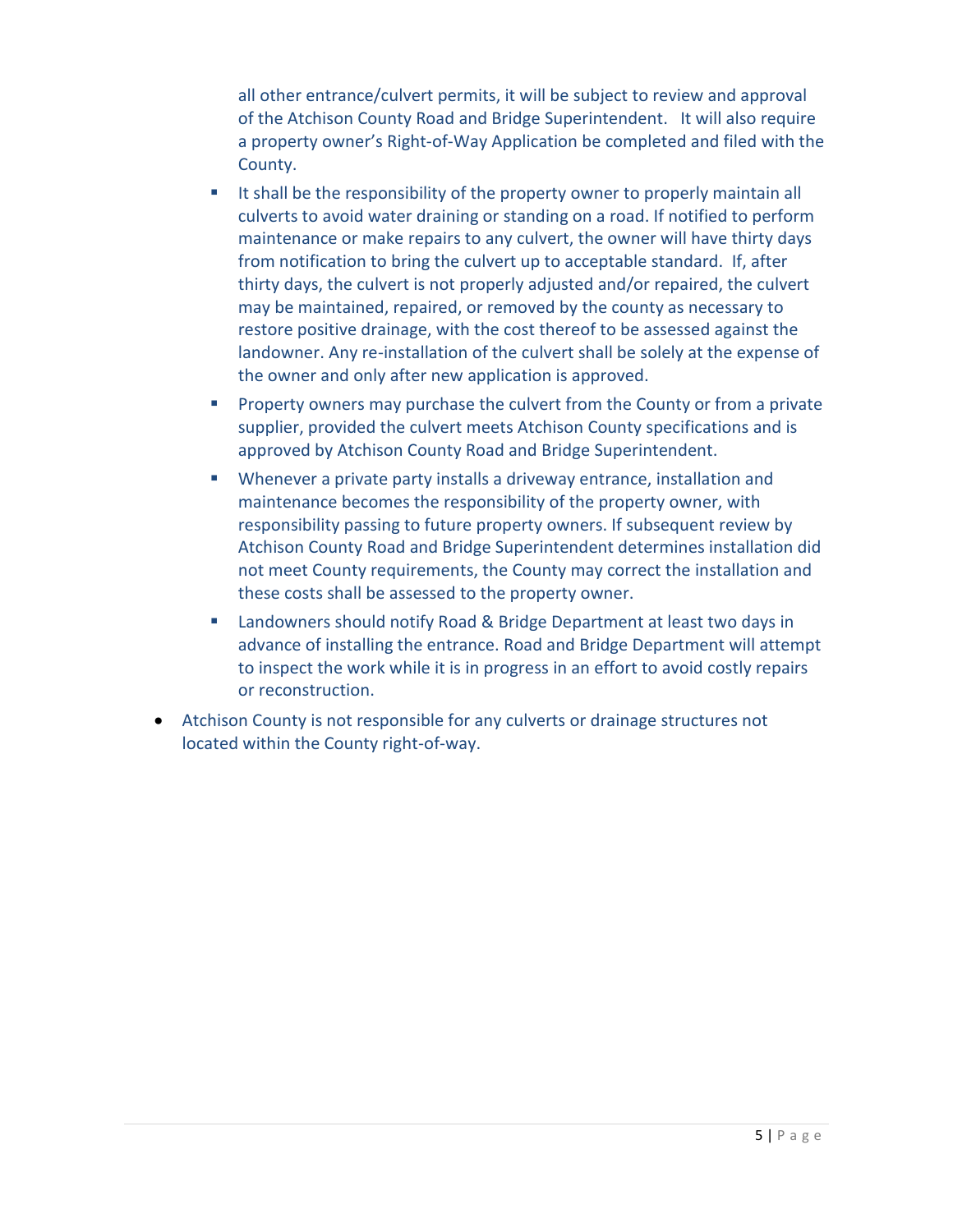#### **MAILBOXES**

- Mailboxes shall conform to general U.S. Postal Service rules and regulations for curbside delivery. The box, measuring from the door, should be 6 to 8 inches from the road edge. The lower level of the box should be 41 to 45 inches above the road surface. The mailbox post should reach no more than 24 inches deep into the ground. Per Federal Highway Administration recommendation, the post should be either a 4-inch x 4-inch wooden post or 2-inch metal post.
- Mailboxes shall be positioned so as to not interfere with use of the road or drainage associated with the road.
- No more than two mailboxes may be mounted on a support structure unless crash tests have shown the support structure and arrangement to be safe (light-weight newspaper boxes may be mounted below the mailbox on the side of the mailbox support). If installing a box at a new address, mailbox should be located on the righthand side of the roadway in the carrier's direction of travel route near the driveway entrance.
- Mailboxes supported by structures composed of masonry or stone, metal posts larger than 2 inch inside diameter, railroad rails and/or ties, tractor wheels, wood posts larger than 4 inches square or 4 inches diameter (nominal measurements), or large receptacles filled with sand or concrete are roadside hazards and are not allowed.
- Any mailbox that is positioned to violate any of these guidelines shall be removed by the postal patron upon notification by the County. At the discretion of the County, based on assessment of hazard to the public, the patron shall be notified, and granted not less than 24 hours or no more than 30 days to remove an unacceptable mailbox. After the specified period has expired, the unacceptable mailbox will be removed by the County at the postal patron's expense.

## **DUST CONTROL**

• Atchison County does not provide dust control on gravel roads. Individual landowners may choose, at their own expense, to apply dust control. We recognize that routine blading of roads tends to diminish the effectiveness of dust control applications. In order to preserve the effectiveness of owner-applied dust control, we will attempt to minimize maintenance of the dust control areas to maximize its life and effectiveness. This means we will reduce blading in those areas, which may cause the affected roads to be less smooth and more prone to potholes. However, if road conditions require maintenance, Atchison County will maintain the road as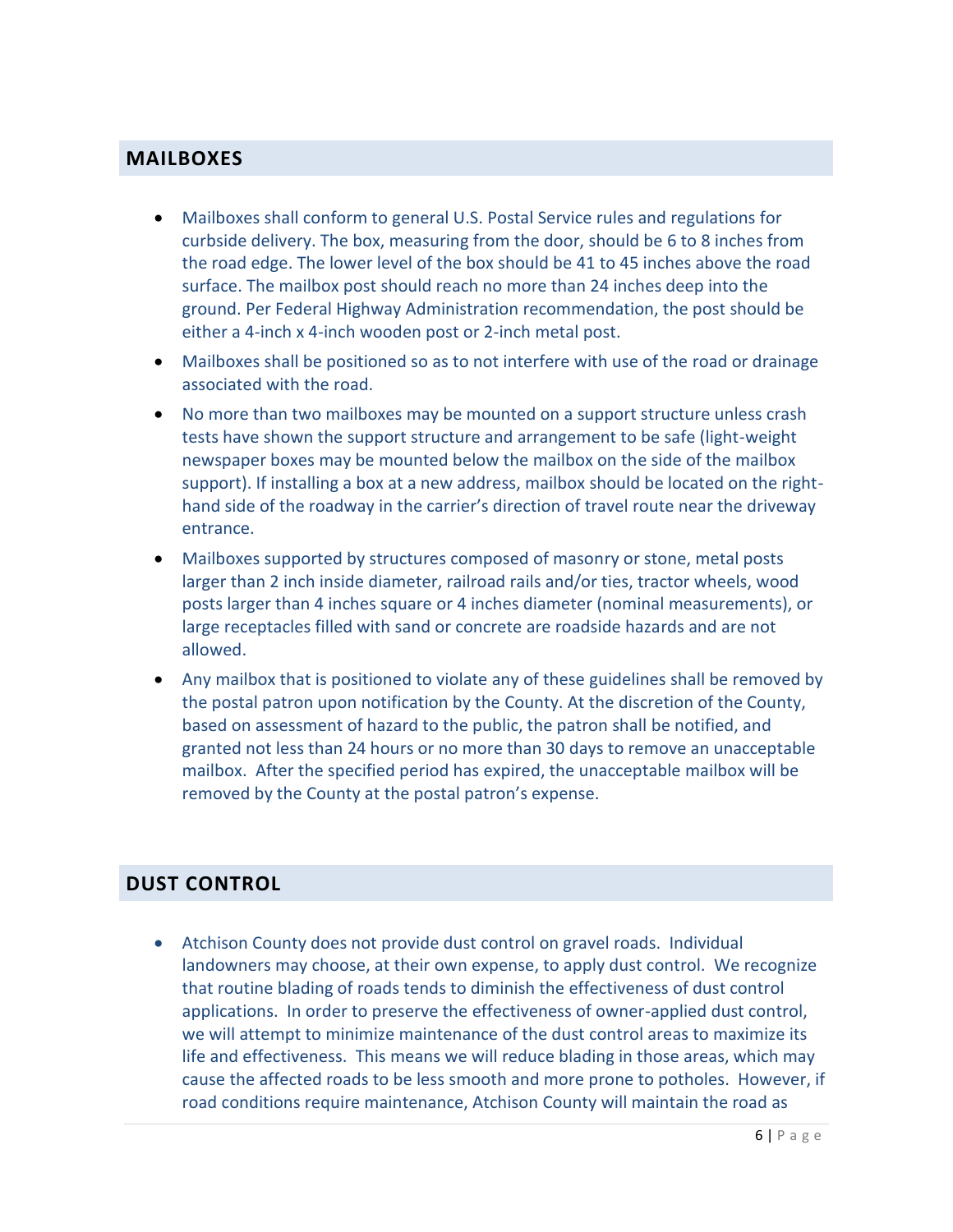required which can affect the performance of the dust control. (Please see attached Dust Control Acknowledgment.)

## **SPECIFICATIONS FOR ENTRANCE/CULVERT INSTALLATION**

- 1. **Materials and Work**: All work and materials shall be in accordance with the approved application and any attached drawings.
- 2. **One Call:** If any excavation is required, notify **Kansas One-Call at 811** at least (3) business days in advance to have buried utilities marked.
- 3. **Notification:** Notify Atchison County Road and Bridge Department office two (2) days in advance of actual work, phone (913) 804-6120.
- 4. **Traffic Control:** Traffic Control and Maintenance of Traffic shall conform to the Manual of Uniform Control Devices (MUTCD) latest edition.
- 5. **Ditch Excavation:** Ditch excavation shall be as necessary to provide proper cover over the top of the culvert and proper location from the road. All ditches and culverts shall have positive drainage flow upon completion of the work.
- 6. **Cover:** Minimum of 9" of cover is required over the top of the culvert unless otherwise approved by the Atchison County Road and Bridge Superintendent. This includes rock surfacing.
- 7. **Setting Culvert**: Culvert shall have at least a 2% slope unless otherwise approved by the Atchison County Road and Bridge Superintendent.
- 8. **Crushed rock backfills:** AB-3 backfill and surfacing material meeting Kansas Department of Transportation Specifications (latest edition) is required for all installations. All backfill material should be tamped to within 90% of Optimum Density. Outside two (2) feet of fill material at each end of the culvert shall be soil material capable of growing vegetation.
- 9. **Cleanup:** Site shall be clean of all surplus and deleterious material. Disturbed areas shall be smooth graded and loose rock material picked up. Notify the Road and Bridge Department office to obtain inspections.
- 10. **Curb & Gutter:** If curb & gutter is being installed on the driveway and there is no curb on the road, then the curb should be stopped at the back of the ditch.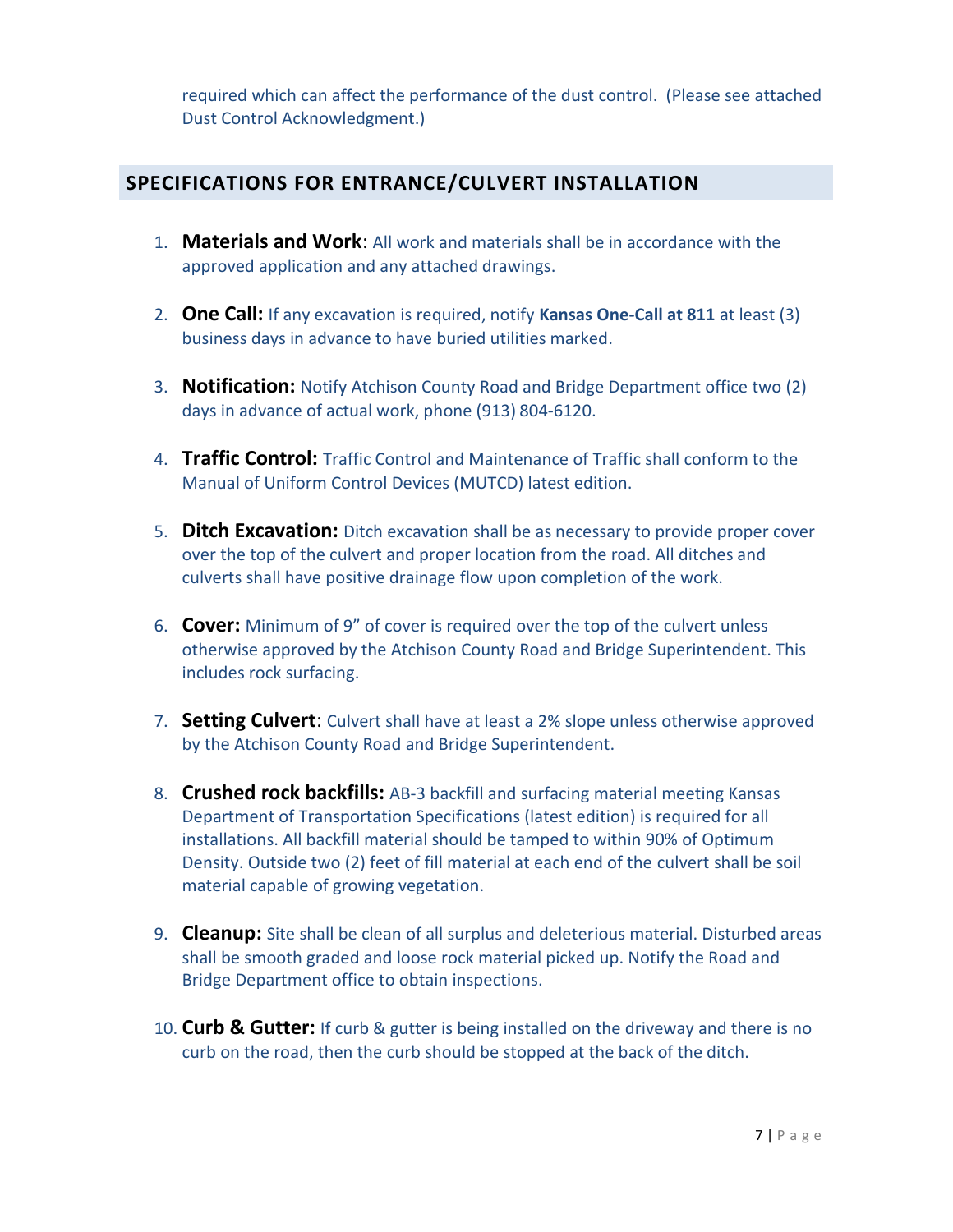**I have read and agree to all Specifications for Entrance/Culvert Installation.**

**\_\_\_\_\_\_\_\_\_\_\_\_\_\_\_\_\_\_\_\_\_\_\_\_\_\_\_\_\_\_\_\_\_\_\_\_\_\_\_\_\_\_\_\_\_\_\_\_\_\_\_\_\_\_\_\_\_\_\_\_\_\_\_\_\_\_\_\_\_\_\_\_\_\_\_**

**Property Owner Name Community Community Community Community Community Community Community Community Community** 

**Road & Bridge Personnel Community Community Community Community Community Community Community Community Community**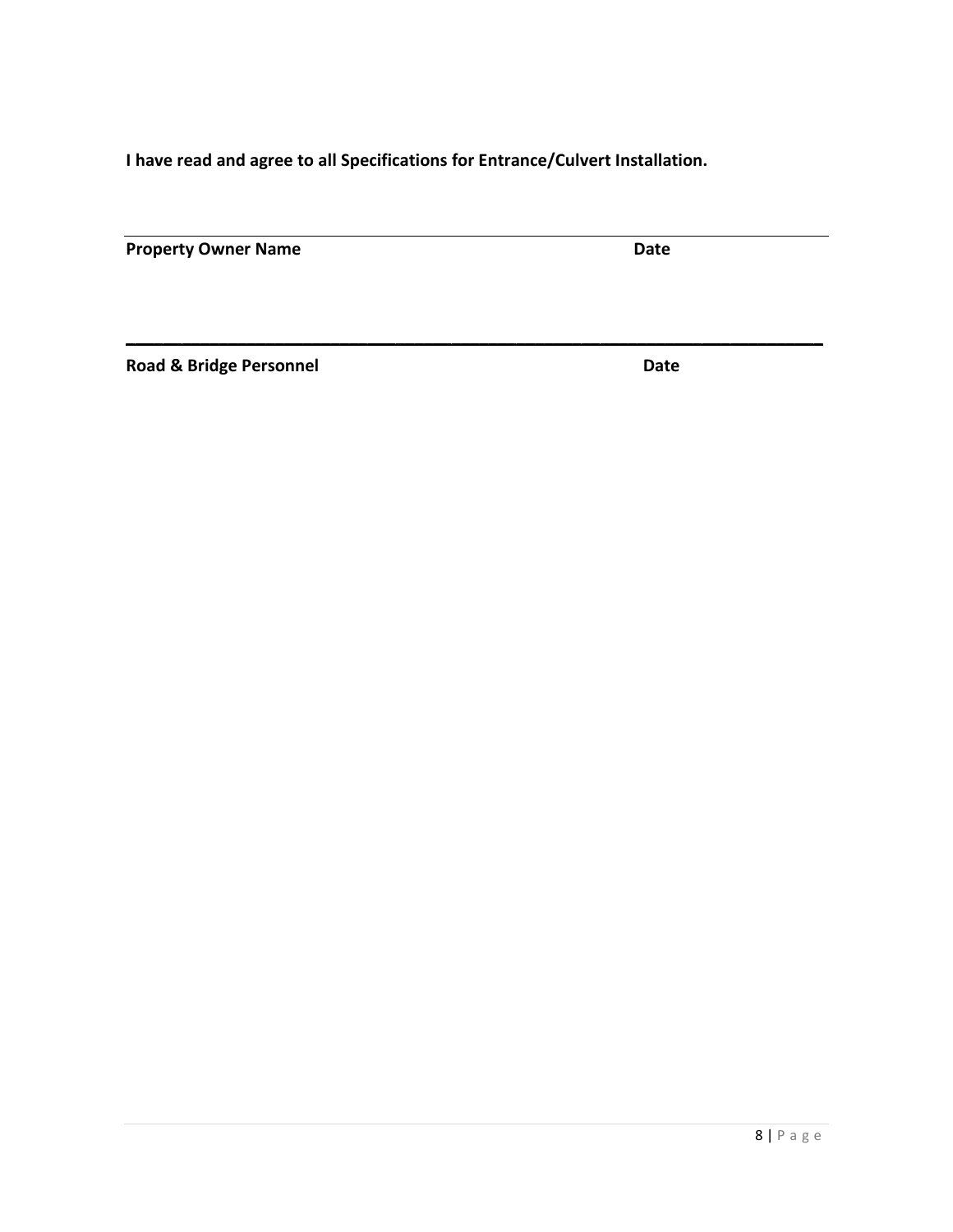#### **ATCHISON COUNTY ROAD & BRIDGE**

**ENTRANCE/CULVERT APPLICATION**

613 S. 22nd St. **l** Atchison, Kansas 66002 **l** PH: 913.806.6120 **l** Email: [roads@atcoks.org](mailto:roads@atcoks.org)

|                                                                                                                                                                                                                                                                                                                                                                                                                                                                                                                                                       | <b>Application</b><br>(To be completed by applicant) |                                                         |
|-------------------------------------------------------------------------------------------------------------------------------------------------------------------------------------------------------------------------------------------------------------------------------------------------------------------------------------------------------------------------------------------------------------------------------------------------------------------------------------------------------------------------------------------------------|------------------------------------------------------|---------------------------------------------------------|
|                                                                                                                                                                                                                                                                                                                                                                                                                                                                                                                                                       |                                                      |                                                         |
|                                                                                                                                                                                                                                                                                                                                                                                                                                                                                                                                                       |                                                      |                                                         |
|                                                                                                                                                                                                                                                                                                                                                                                                                                                                                                                                                       |                                                      |                                                         |
|                                                                                                                                                                                                                                                                                                                                                                                                                                                                                                                                                       |                                                      |                                                         |
|                                                                                                                                                                                                                                                                                                                                                                                                                                                                                                                                                       |                                                      | (911 address if known) (Road, Section, Township, Range) |
| Check one:                                                                                                                                                                                                                                                                                                                                                                                                                                                                                                                                            |                                                      |                                                         |
| New Construction: __ Driveway Entrance: ______ Other (describe): _______________                                                                                                                                                                                                                                                                                                                                                                                                                                                                      |                                                      |                                                         |
| County ditch along road? YES__________NO_______________                                                                                                                                                                                                                                                                                                                                                                                                                                                                                               |                                                      |                                                         |
| Is there any existing driveway entrance? YES _____ NO                                                                                                                                                                                                                                                                                                                                                                                                                                                                                                 |                                                      |                                                         |
| _____Request Atchison County to construct the entrance as time permits.<br>The person actually constructing the entrance will be as follows:                                                                                                                                                                                                                                                                                                                                                                                                          |                                                      |                                                         |
| (name)                                                                                                                                                                                                                                                                                                                                                                                                                                                                                                                                                | (address)                                            | (telephone)                                             |
| Notice: If this application is for supplemental driveway culvert(s), property owner will be responsible for<br>all costs associated with the new culvert(s), including labor and materials for installation and<br>maintenance. If the application is for A) culvert relocation, B) culvert extension or C) replacement of a<br>property-owner damaged culvert, property owner will be responsible for all installation costs associated<br>with the new culvert(s), including labor and materials. The project may be subject to engineering review. | Incomplete Applications will not be reviewed.        |                                                         |
| (Land owner's printed name)                                                                                                                                                                                                                                                                                                                                                                                                                                                                                                                           | (Land owner's signature)                             | (date)                                                  |
|                                                                                                                                                                                                                                                                                                                                                                                                                                                                                                                                                       |                                                      |                                                         |

**ATCHISON COUNTY ROAD & BRIDGE**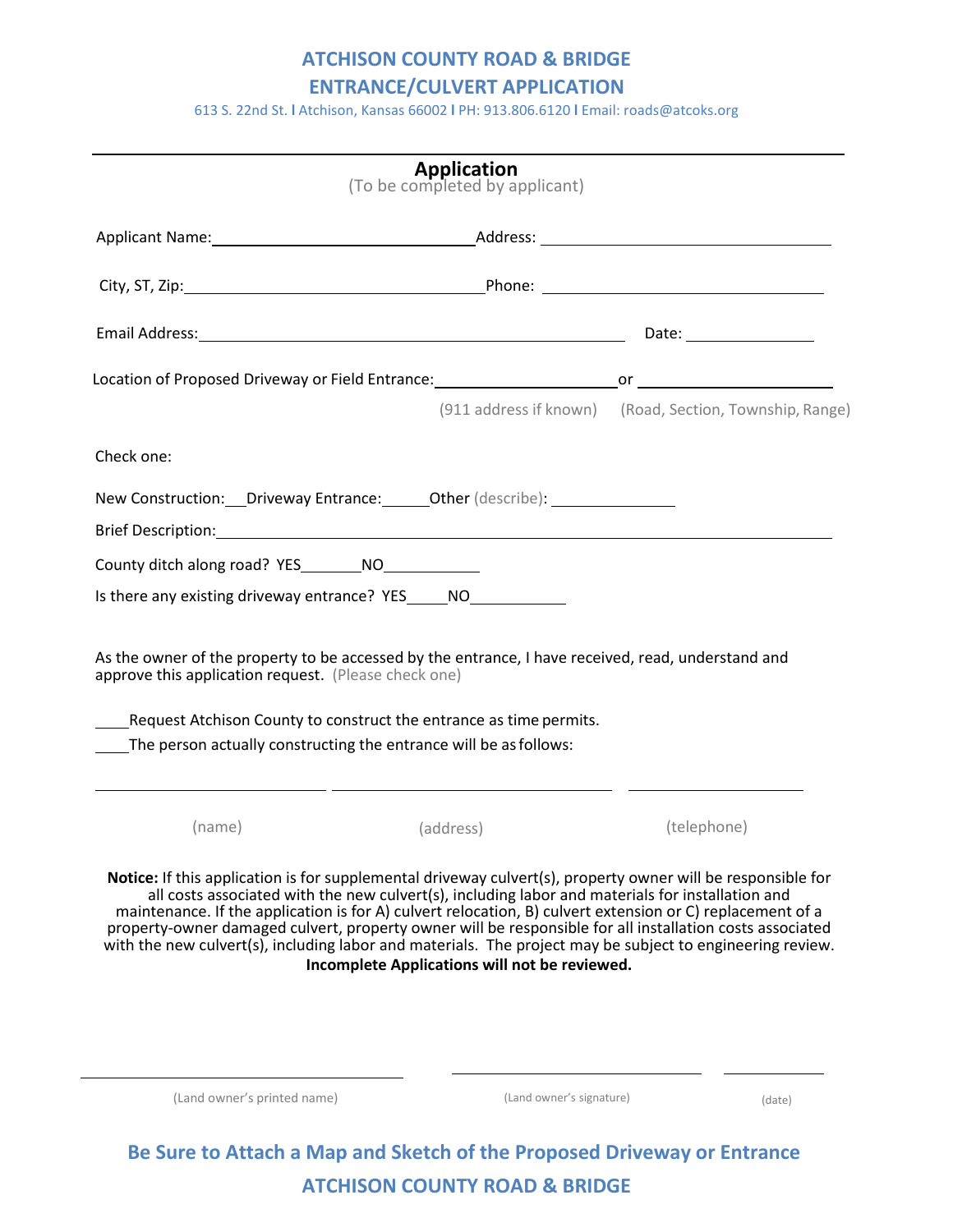### **ENTRANCE/CULVERT APPLICATION**

613 S. 22nd St. l Atchison, Kansas 66002 l PH: 913.806.6120 l Email: [roads@atcoks.org](mailto:roads@atcoks.org)

| <b>Review / Approval</b><br>(To be completed by County Representative)                  |
|-----------------------------------------------------------------------------------------|
| Is Atchison County responsible for entrance/culvert? YES_________ NO______              |
| Does entrance meet AASHTO safety requirements? YES_______ NO_____                       |
| Does mailbox meet Atchison County Road Policy guidelines? YES_______ NO______           |
| Is a culvert required? YES _______ NO______                                             |
| If yes, what diameter and what length? ________________Diameter _________________Length |
| <b>Application:</b><br>Approved or Denied (Attach Explanation)                          |
|                                                                                         |
|                                                                                         |
|                                                                                         |
|                                                                                         |
|                                                                                         |
|                                                                                         |

*\*\*Please note: applications are valid within 90 days of approval signature. After 90 days a new application will be required.*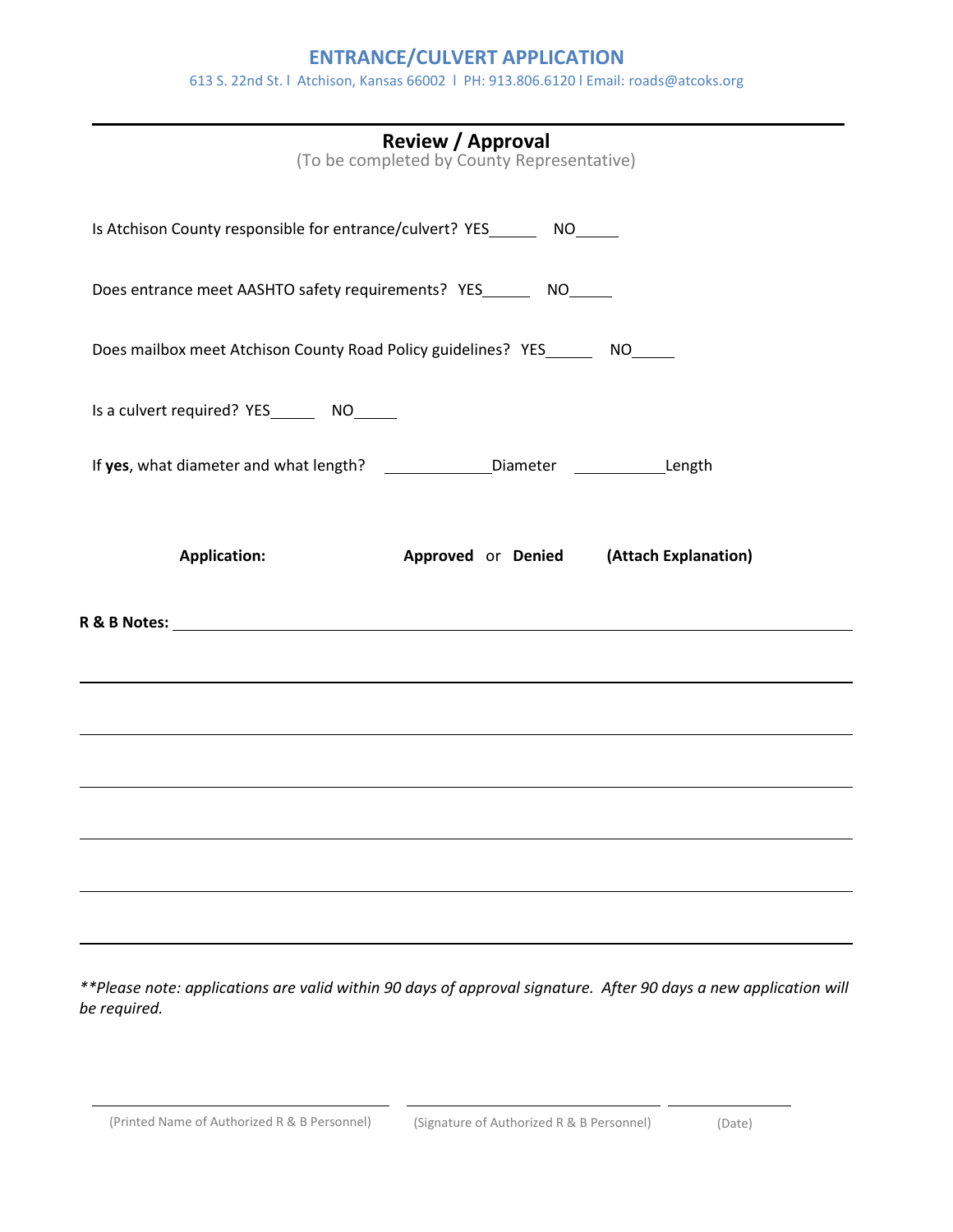# Atchison County Right-of-Way Permit Application

The Applicant(s) named below agree(s) to comply with all Atchison County permit requirements. The County reserves the right to inspect and approve any construction work performed within its right-of-way as it relates to the condition of the highway. Compliance shall be determined by the sole discretion of the duly authorized Atchison County Road and Bridge Superintendent. The requirements herein shall apply unless, due to unique local conditions, said County representative waives them in writing prior to installation. This permit is not intended to conflict with any utility owner's rights or duties, or with state or federal regulations.

| Phone: National Contract Contract Contract Contract Contract Contract Contract Contract Contract Contract Contract Contract Contract Contract Contract Contract Contract Contract Contract Contract Contract Contract Contract |  |
|--------------------------------------------------------------------------------------------------------------------------------------------------------------------------------------------------------------------------------|--|
|                                                                                                                                                                                                                                |  |
|                                                                                                                                                                                                                                |  |
|                                                                                                                                                                                                                                |  |
|                                                                                                                                                                                                                                |  |
|                                                                                                                                                                                                                                |  |
|                                                                                                                                                                                                                                |  |
|                                                                                                                                                                                                                                |  |
|                                                                                                                                                                                                                                |  |

## **Brief description of scope and location of work:**

l

l

l

 $\overline{a}$ 

l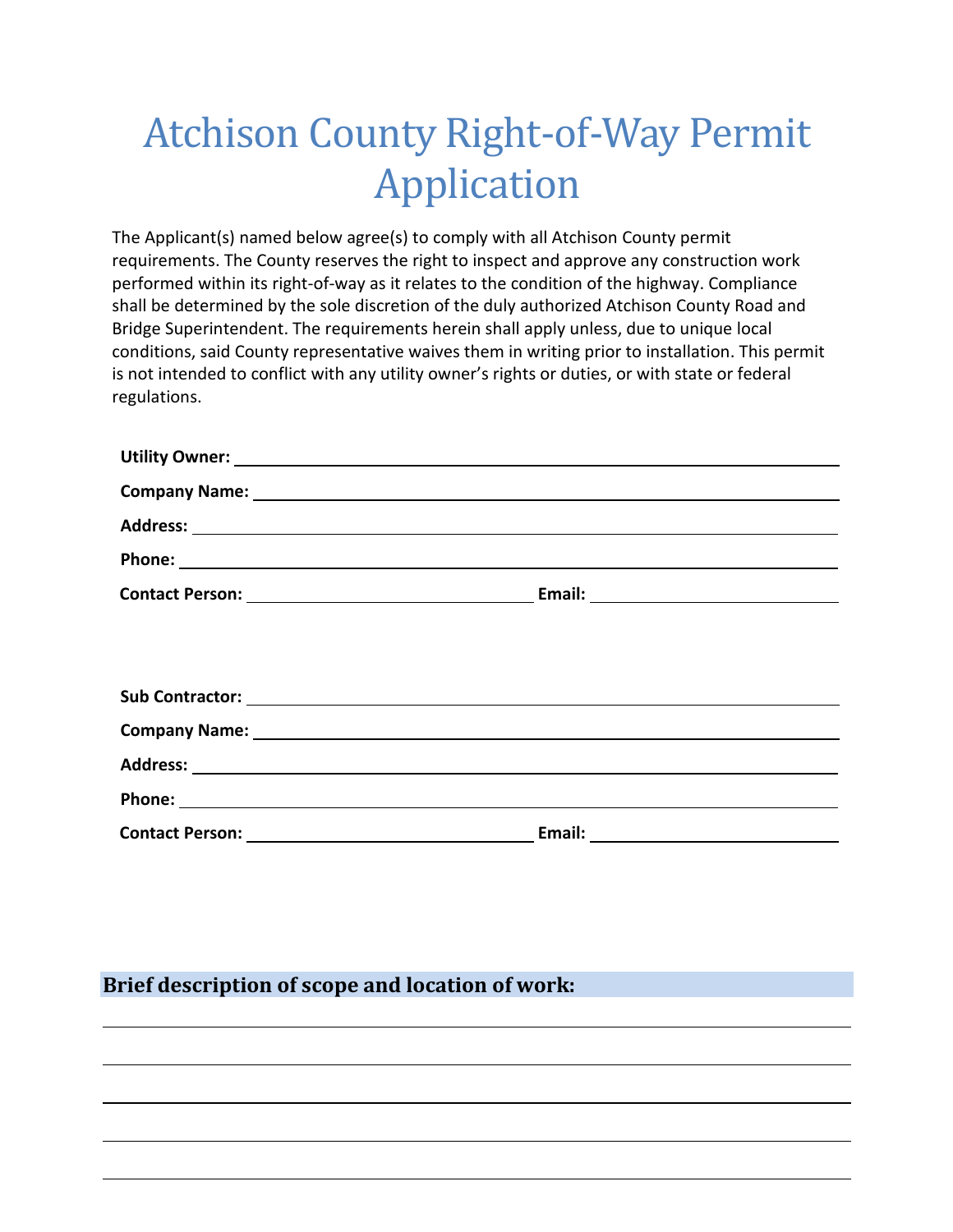# **Conditions and Restrictions:**

- 1. **Location Plan**: The Applicant shall furnish a completed location plan as an attachment to this Right-of-Way Permit application. This plan shall clearly identify road names, illustrate the proposed line, placement location in respect to right-of-way (ROW) and section line of the road(s) involved, and a description of the installation along the entire route. Plans shall be provided in electronic format. The work shall be completed within ninety (90) days after a Permit application is approved; otherwise the Permit becomes null and void, unless an extension of time is approved.
- 2. **Inspection**: The County may provide an inspector during the installation of all lines to ensure compliance with the Right-of-Way Permit. The utility facility owner shall provide reasonable cooperation.
- 3. **Purpose:** The purpose of this Right-of-Way permit is to manage the use of public road rights- of-way by public or private utility companies. However, private utility companies shall need to obtain authorization from the appropriate property owner for the establishment of their utilities. Public utility companies have been granted authority by law to place their utilities within public road rights-of-way as long as it does not interfere with or endanger travel on said roadway. By this permit, Atchison County reserves the right to impose current county requirements when applicable to this project, but no such County requirement may be in conflict with any federal or state law, code or regulation.

#### 4. **Requirements**:

- a. The utility will be installed and maintained in such a safe and proper condition that it will not interfere with or endanger travel upon the roadways.
- b. Buried utilities in Atchison County shall be set at a minimum depth of thirty-six (36) inches below ground level. The County may require additional depth in areas identified as being silted or scheduled for future excavation.
- c. Contractor shall notify Atchison County 24 hours prior to beginning work, and 24 hours before the completion of the work.
- d. Utilities shall not be placed over drainage structures.
- e. Construction signing shall be provided by the Applicant and shall comply with the Manual on Uniform Traffic Control Devices.
- f. One lane of traffic shall remain open at all times during the entire project. In extreme cases, the County will allow closure of the road for less than twentyfour, (24), hours if prior approval is obtained.
- g. Applicant will be responsible for notifying all emergency services, postmasters, and affected homeowners and school districts. Private entrances shall not be closed overnight and shall be opened for access as promptly as possible.
- h. Applicant shall provide the Kansas One-Call confirmation number upon request
- i. Within seven (7) days after the completion date or repair to an existing utility, all excess dirt or obstruction caused by the installation or repair must be removed.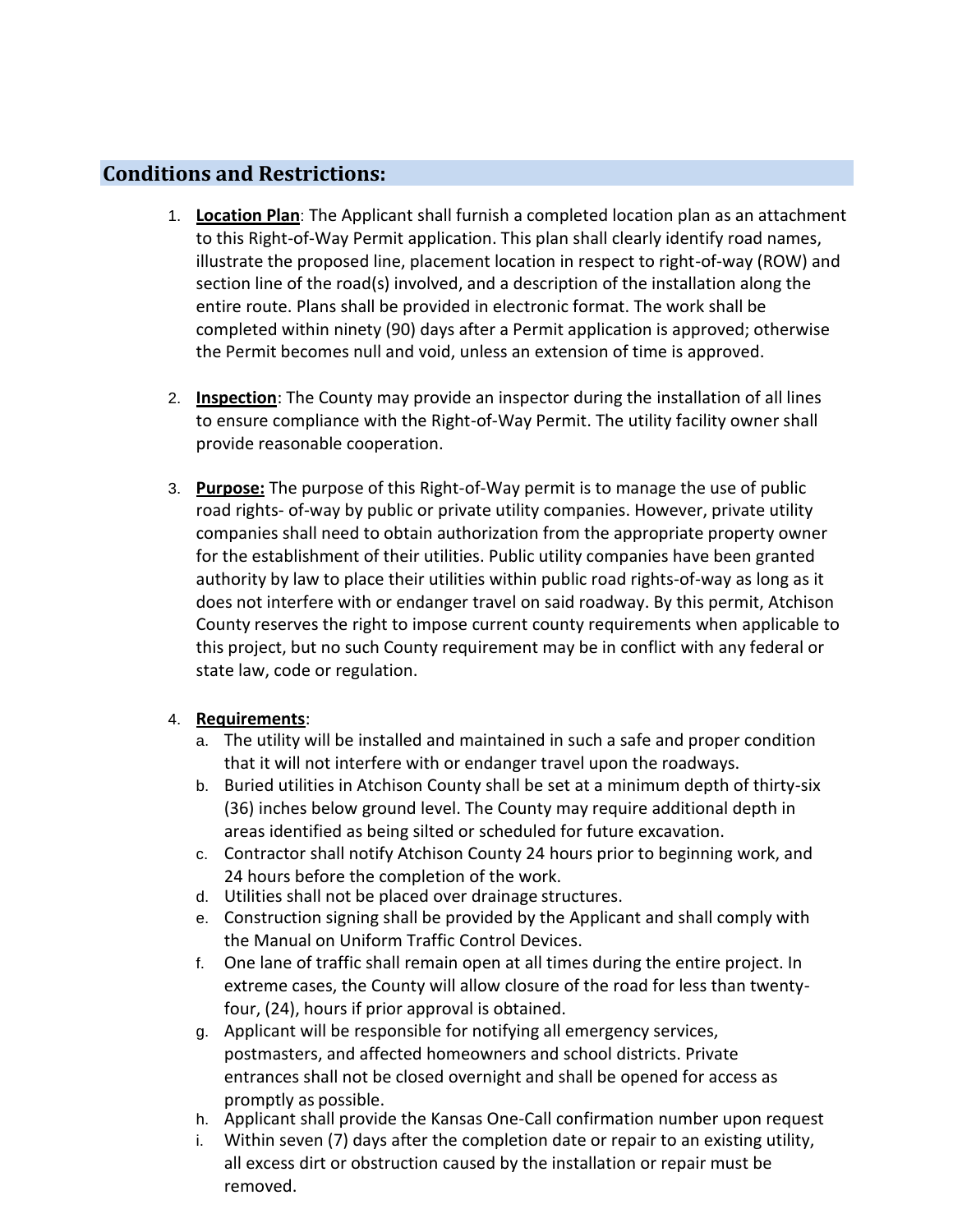- j. Areas within the ROW damaged by the installation shall be repaired and restored to at least its former condition by the Applicant or the cost of the repair work caused to be performed by the County will be assessed against the Applicant. Any areas where vegetation is damaged shall be re-seeded utilizing vegetation similar to the surrounding areas. An established stand of vegetation shall be required.
- k. Erosion problems resulting from construction shall be resolved by the Applicant at the expense of the Applicant in a manner approved by the County.
- l. Methods of backfilling and compacting of open trenches and/or excavation shall be included in the permit, and will be subject to the approval of the County.
- m. All asphalt roads and Rural Secondary (RS) Routes will require road bores and utility encasement.
- n. A copy of the approved agreement shall be in the possession of the contractor during construction and presented upon request.
- 5. **Non-Conforming Work**: The County may halt the installation at any time if the applicant's work does not meet the requirements set forth in this Right-of-Way Permit.
- 6. **Hold Harmless**: The Applicant, his successors, or assigns shall save this County harmless from any and all damages resulting from the negligence or non-compliance of the Applicant. A copy of a certificate of insurance naming this County as an additional insured for the permit work or proof of self-insurance shall be provided to the County prior to beginning of work. The minimum limits of liability under the insurance policy or the proof of self-insurance shall be \$1,000,000.
- 7. **Revocation or Suspension of Permit:** Failure to abide by the conditions in this permit may result in immediate suspension of this permit, resulting in immediate stoppage of all construction work until issues are corrected. All previous installations and/ or ownerships currently within the County right-of-way shall also be subject to these requirements and stipulations when making alterations, maintenance, and repairs.
- 8. **Relocation**: In the event the County deems it necessary to make alterations or improvements to the road ROW after completion of the project, the Applicant shall, at its own expense, remove or relocate utilities to accommodate and conform to such improvements as directed by the County.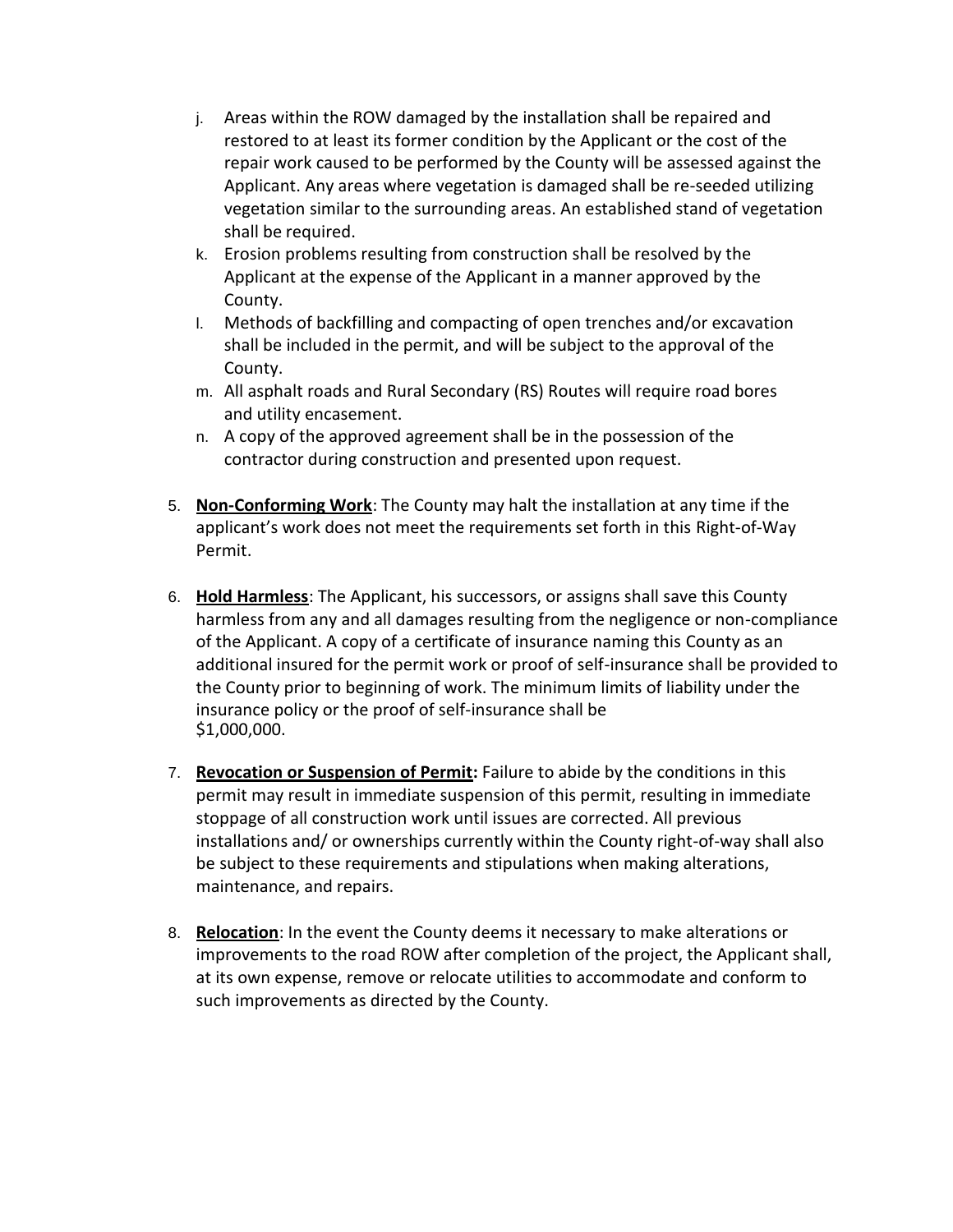| <b>Special Conditions and Comments:</b>                                                                                                                              |                                         |  |
|----------------------------------------------------------------------------------------------------------------------------------------------------------------------|-----------------------------------------|--|
|                                                                                                                                                                      |                                         |  |
| ,我们也不会有什么。""我们的人,我们也不会有什么?""我们的人,我们也不会有什么?""我们的人,我们也不会有什么?""我们的人,我们也不会有什么?""我们的人<br>,我们也不会有什么?""我们的人,我们也不会不会不会。""我们的人,我们也不会不会不会不会。""我们的人,我们也不会不会不会不会。""我们的人,我们也不会不会不 |                                         |  |
| ,我们也不会有什么?""我们的人,我们也不会有什么?""我们的人,我们也不会有什么?""我们的人,我们也不会有什么?""我们的人,我们也不会有什么?""我们的人                                                                                     |                                         |  |
|                                                                                                                                                                      |                                         |  |
| ,我们也不会有什么。""我们的人,我们也不会有什么?""我们的人,我们也不会有什么?""我们的人,我们也不会有什么?""我们的人,我们也不会有什么?""我们的人                                                                                     |                                         |  |
|                                                                                                                                                                      |                                         |  |
|                                                                                                                                                                      |                                         |  |
|                                                                                                                                                                      |                                         |  |
|                                                                                                                                                                      |                                         |  |
|                                                                                                                                                                      |                                         |  |
|                                                                                                                                                                      |                                         |  |
|                                                                                                                                                                      | Date: <u>__________________________</u> |  |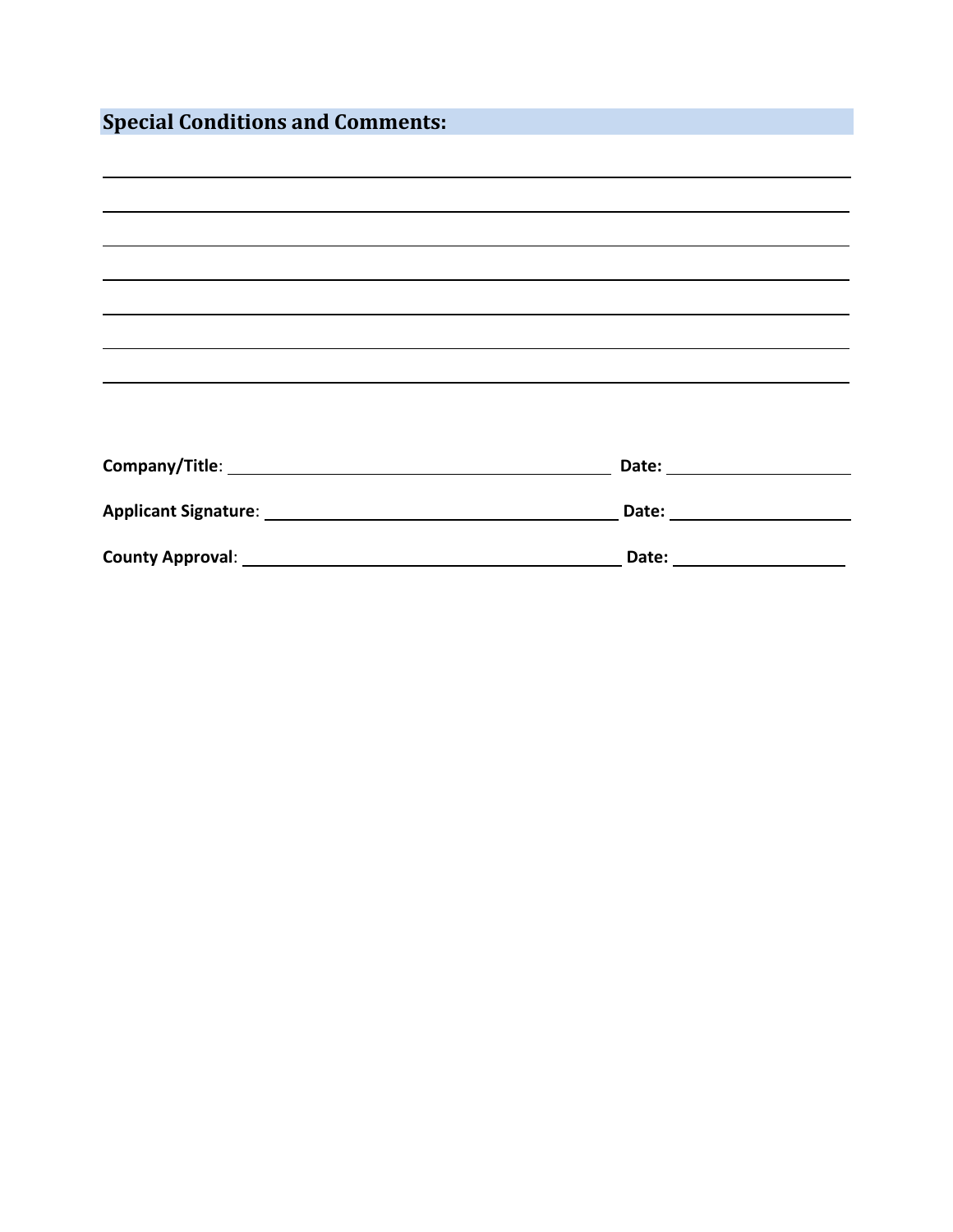**Map/Sketch:**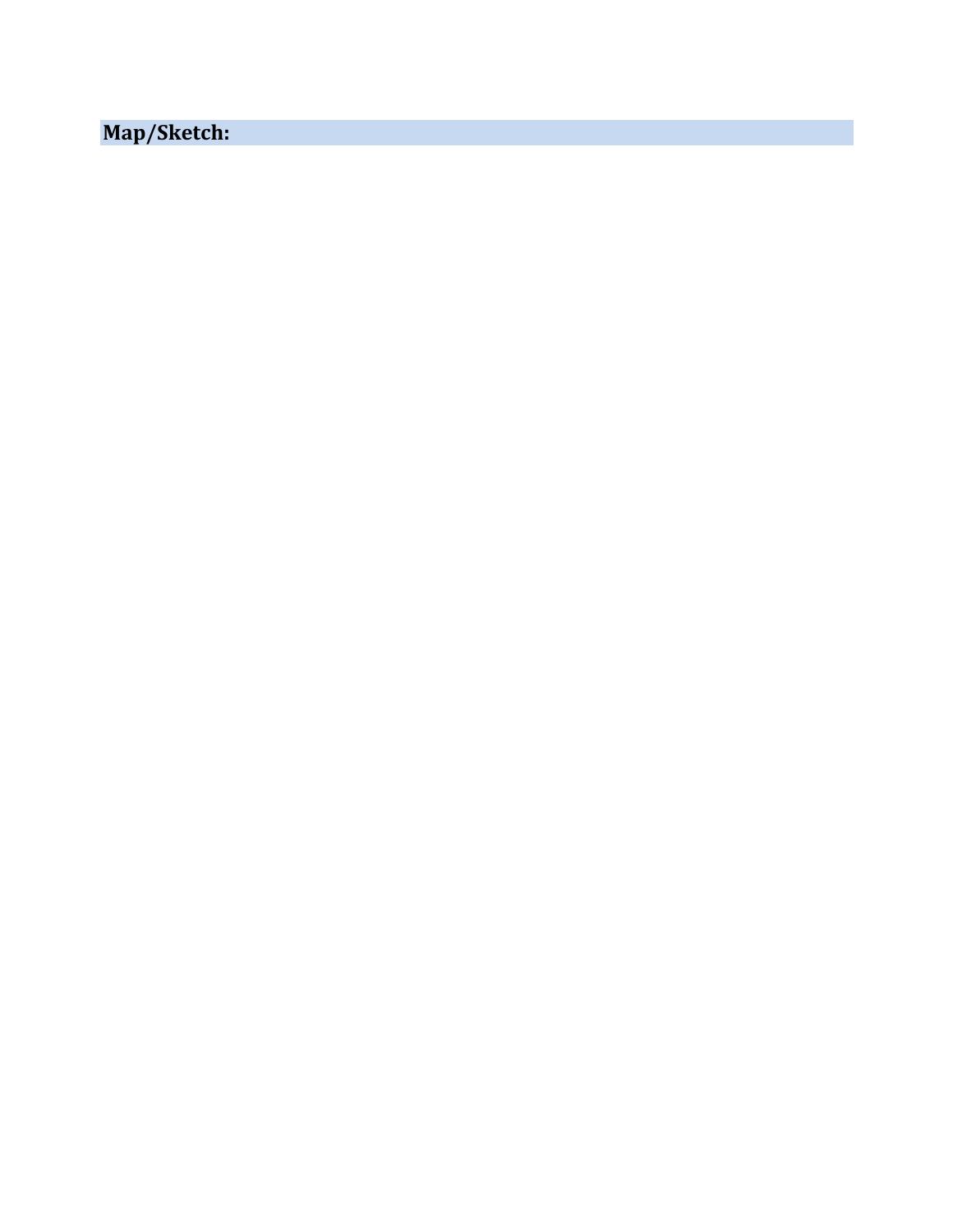#### Dust Control Acknowledgement

#### Atchison County Road & Bridge Department

Address: 613 South 22<sup>nd</sup> St, Atchison, KS 66002 | PH: 913.804.6120 | Email: roads@atcoks.org

#### DUST CONTROL REQUIREMENTS:

- 1. Customer must notify Road & Bridge Department by **April 1** annually of their intent to apply dust control.
- 2. All dust control products must be approved by the Environmental Protection Agency and Atchison County Road & Bridge Superintendent.
- 3. Atchison County will not be responsible for any damage caused by a dust control product.
- 4. Customer will pay for all dust control products applied to roads.
- 5. Customer will be required to display appropriate signs at the time of application at the starting and ending points and at any intersecting roads in between. Please see attached sign description and requirements.
- 6. The Dust Control Acknowledgement Form must be turned in to the Atchison County Road & Bridge Department at least two (2) weeks in advance of the application of any dust control product.
- 7. Atchison County will do everything possible not to disturb the product applied to the roadbed. If it becomes necessary to maintain the road for any reason, work required will be done. Atchison County will not be responsible for loss of dust control product due to road maintenance.

| control requirements including, but not limited to, displaying appropriate signs at the starting and<br>ending points and at any intersecting roads in-between. The dust control product,<br>Dust Control Company Name<br>Address                                                                                                                   |
|-----------------------------------------------------------------------------------------------------------------------------------------------------------------------------------------------------------------------------------------------------------------------------------------------------------------------------------------------------|
|                                                                                                                                                                                                                                                                                                                                                     |
|                                                                                                                                                                                                                                                                                                                                                     |
|                                                                                                                                                                                                                                                                                                                                                     |
|                                                                                                                                                                                                                                                                                                                                                     |
|                                                                                                                                                                                                                                                                                                                                                     |
|                                                                                                                                                                                                                                                                                                                                                     |
| and ending at                                                                                                                                                                                                                                                                                                                                       |
| Description (Road Intersection, House Number)                                                                                                                                                                                                                                                                                                       |
|                                                                                                                                                                                                                                                                                                                                                     |
|                                                                                                                                                                                                                                                                                                                                                     |
| I understand that Atchison County will do everything possible not to disturb the product applied to the roadbed. I also<br>understand that it may become necessary to maintain the road. Work required to keep the roads safe will be done and<br>Atchison County will not be responsible for loss of dust control product due to road maintenance. |
| Date                                                                                                                                                                                                                                                                                                                                                |
|                                                                                                                                                                                                                                                                                                                                                     |